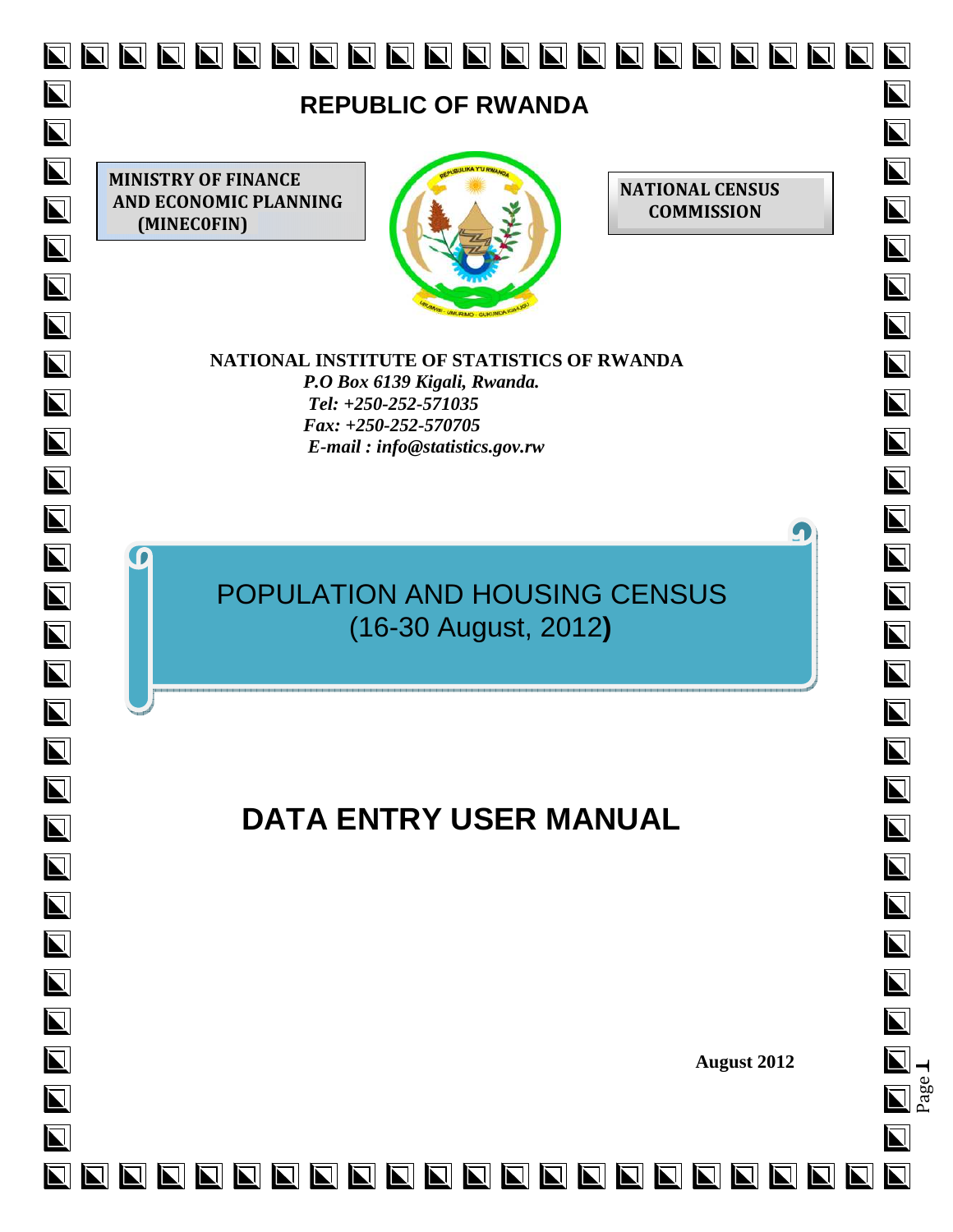# **Table of Contents**

| 1.               |       |  |
|------------------|-------|--|
| 2.               |       |  |
|                  |       |  |
|                  |       |  |
| $\mathfrak{Z}$ . |       |  |
|                  |       |  |
|                  | 3.2   |  |
|                  | 3.2.1 |  |
|                  | 3.2.2 |  |
|                  | 3.2.3 |  |
|                  | 3.2.4 |  |
|                  | 3.2.5 |  |
| $\overline{4}$ . |       |  |
| 5.               |       |  |
| 6.               |       |  |
|                  |       |  |
| 7.               |       |  |
|                  |       |  |
|                  |       |  |
|                  |       |  |
|                  |       |  |
|                  |       |  |
|                  |       |  |
|                  |       |  |
|                  |       |  |
|                  |       |  |
| 8.               |       |  |

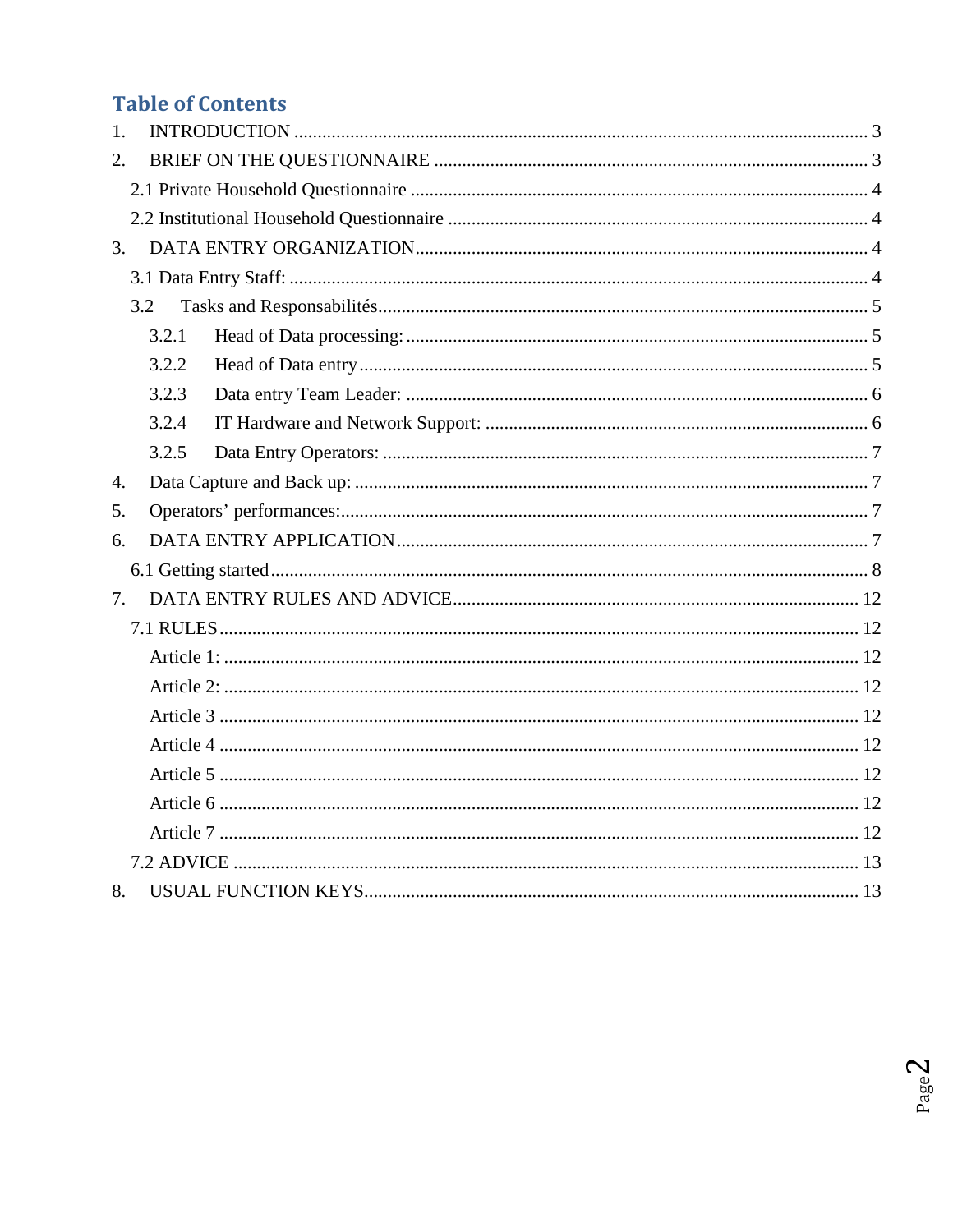#### **1. INTRODUCTION**

The process of collecting demographic, economic, and social data characterizing each inhabitant of a country or territory at a definite time or period. In addition, the concept of the census sometimes also refers to the summarizing, processing, and publishing of these data. Censuses are conducted to obtain information on the size, composition, and location of the population. In the socialist countries this information serves as the foundation for state administration and for planning the development of the national economy and culture. State censuses are of "enormous state importance" (V. I. Lenin, Poln. sobr. soch., 5th ed., vol. 51, p. 352).

This operation that you are going to take part in is data processing of the fourth Population and Housing Census, and you are involved in its data entry phase which is to enter data into computer using keyboard. The data entry has a big role in all life cycle of the census data processing. In fact, the data entered are the ones to be analyzed and disseminated as the census result.

The software that we will use is CSPro (Census and Survey Processing) for keying data. It is an integrated system of data processing using micro computer and it is a good tool in data entry, data editing and tabulation of census and survey data.

For a good completion of this activity, you will use this manual as a guide for data entry operator. The good comprehension and the respect of strict instructions in this manual are very useful.

This manual is divided in four parts: Brief on the questionnaire, Data Entry organization, Data Entry application and rules of data entry operator.

#### **2. BRIEF ON THE QUESTIONNAIRE**

Information that you are going to enter was collected using the questionnaire; the method used was face to face interview. This data includes general characteristics of population, housing and death in the household happen during last previous twelve months.

Two types of questionnaire have been used for this exercise of Population and Housing Census, Private Household Questionnaire and Institutional Household Questionnaire.

Page ო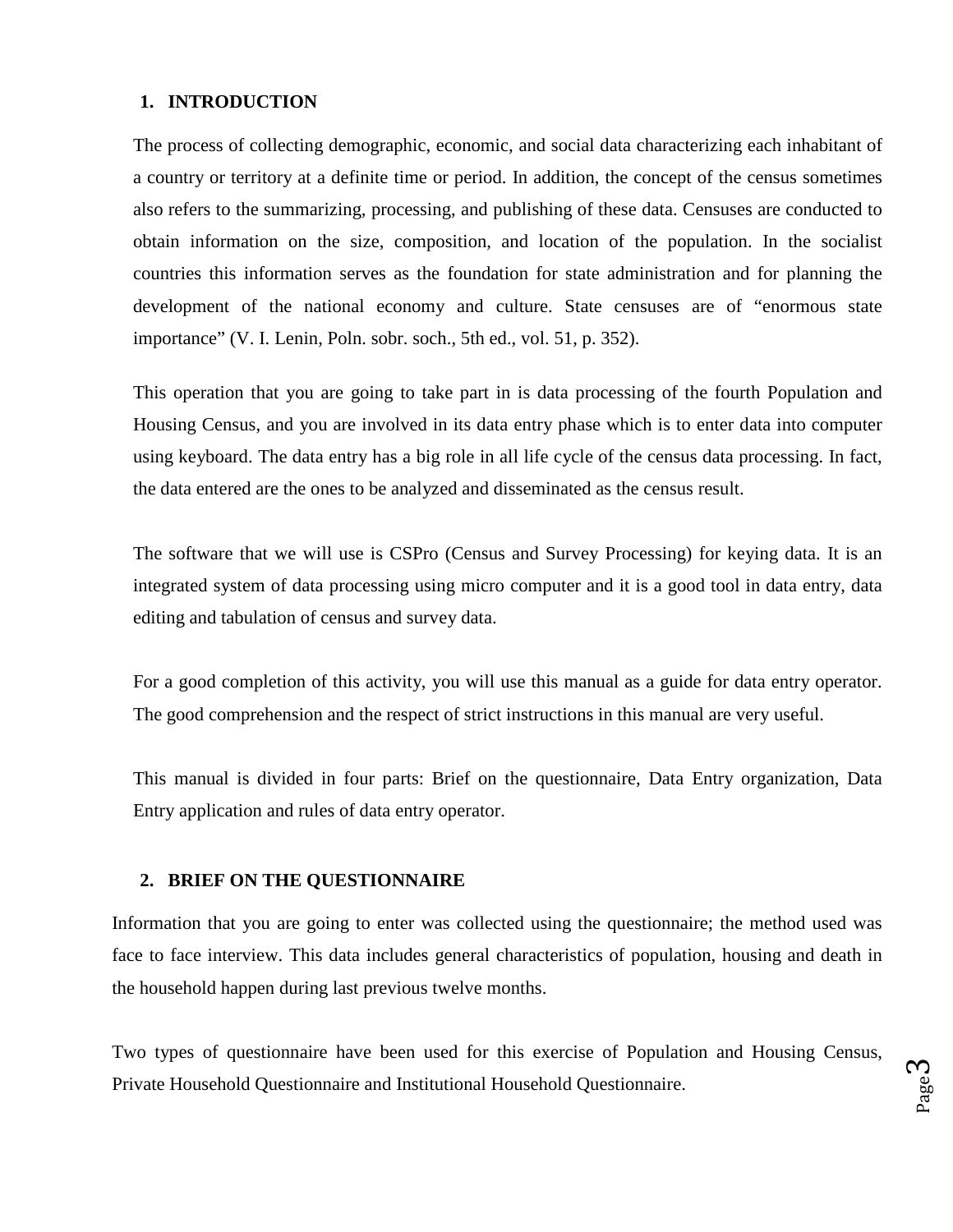#### **2.1 Private Household Questionnaire**

Private household questionnaire has four principles sections:

- The first section (L) of the questionnaire is reserved for information identifying the household and is to be completed for each household.
- Section two (P) describes the individual characteristics of each household member over thirty six questions that make this part the very heart of the operation.
- Section three (H) deals with the habitat, type of habitat and its characteristics without forgetting the information about household equipments.
- Section four (M) of Deaths during the last 12 months which describes the deaths of resident members occur in household since the last 12 months preceding the reference night.

#### **2.2 Institutional Household Questionnaire**

This questionnaire includes two different sections:

- The first section (L) concerns the identification of the institutional household.
- The second section (P) describes the individual characteristics of each household member and includes only 12 questions.

#### **3. DATA ENTRY ORGANIZATION**

Data processing is an important stage in the Rwanda Population and Housing Census of 2012 .It is broken into many phases and data entry is one them. Data entry is planned for 8 months starting at the beginning of November and ending in June 2012. It is traditional keyboard Data entry and will be performed in two shifts; one from 7h00 to 14h00 and another from 14h30 to 21h30.Because of the technical nature of this activity, appropriate staff, time and materials will be allocated for a smooth completion of the census phase. The overall organization is described below.

### **3.1 Data Entry Staff:**

A number of staff who will be responsible for all data entry tasks throughout the phase. They include:

> Page 4

- 1 Head of data processing,
- 2 Heads of data entry,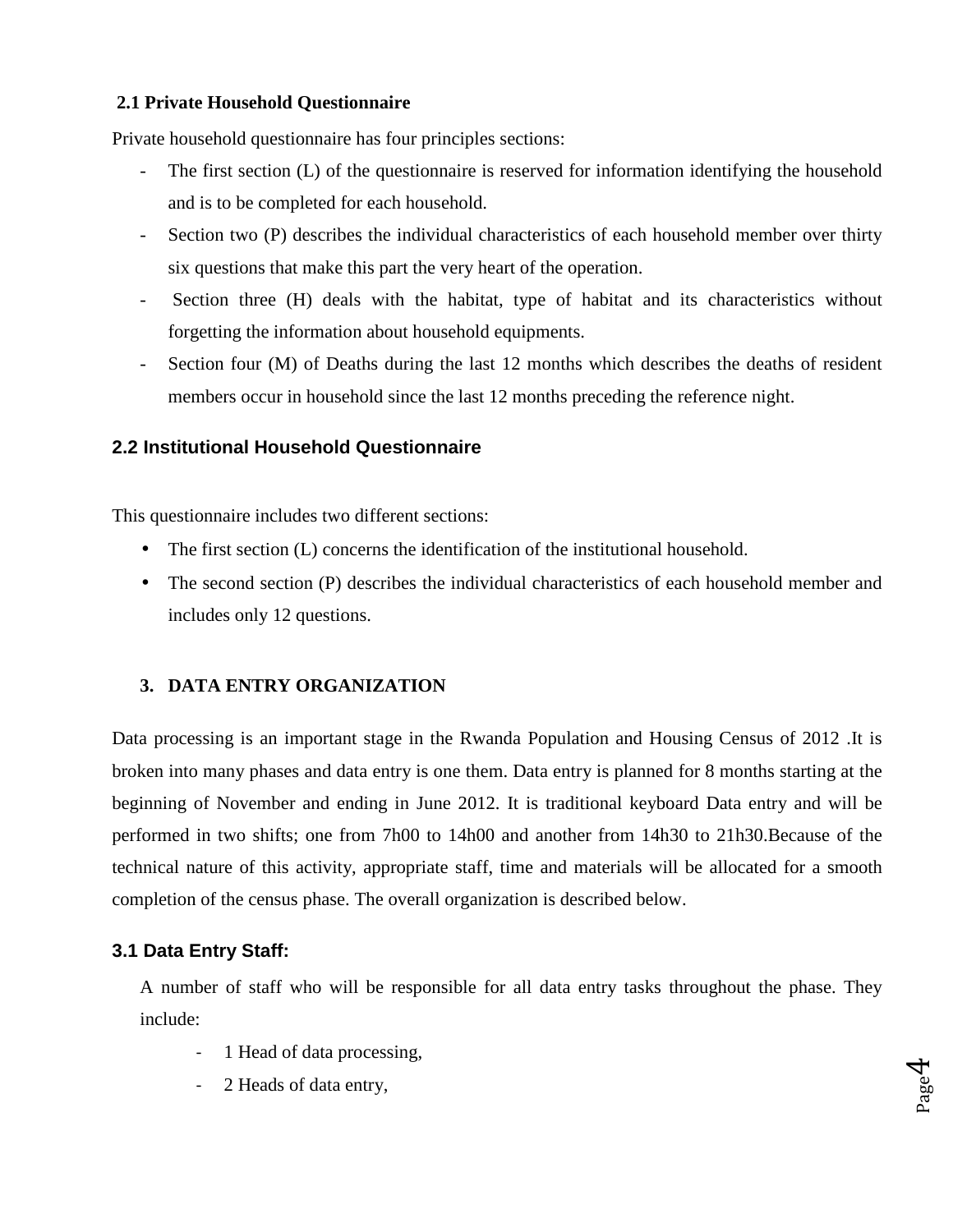- 1 IT Hardware and Network Support,
- 20 Team leaders,
- 200 Data entry operators who will be recruited in April 2012.

## **3.2 Tasks and Responsabilités**

#### 3.2.1 **Head of Data processing:**

Is a professional who oversees all data processing activities from archiving, coding data entry and tabulation and produce relevant reports at specific period of time.

Specifically, he will have to:

- > Supervise all aspects of the census data processing,
- > Manipulate census data sets and their consolidation at all levels ,
- > Contribute to the preparation of edit specifications,
- > Write the editing programme,
- > Execute the editing preparation and produce the errors statistics to be considered for data validation,
- > Prepare data validation documents,
- > Prepare data processing reports ,
- > Supervise the recycling of rejected EAs,
- > Prepare a computer application for monitoring operators' performances,
- > Contribute to the production of census results;
- > Provide technical support in the process of recruitment of data entry operators;
- > Produce census tables;
- > Any task given by his supervisor.

### **3.2.2 Head of Data entry**

As the head of a data entry shift, he/she will have to:

- o Develop a computerized system for data capture;
- o Assist Data processing Head in all data entry tasks;
- o Produce operators' performances and give feedback to take action;
- o Make available daily production of data entry;
- o Produce and analyse the progress reports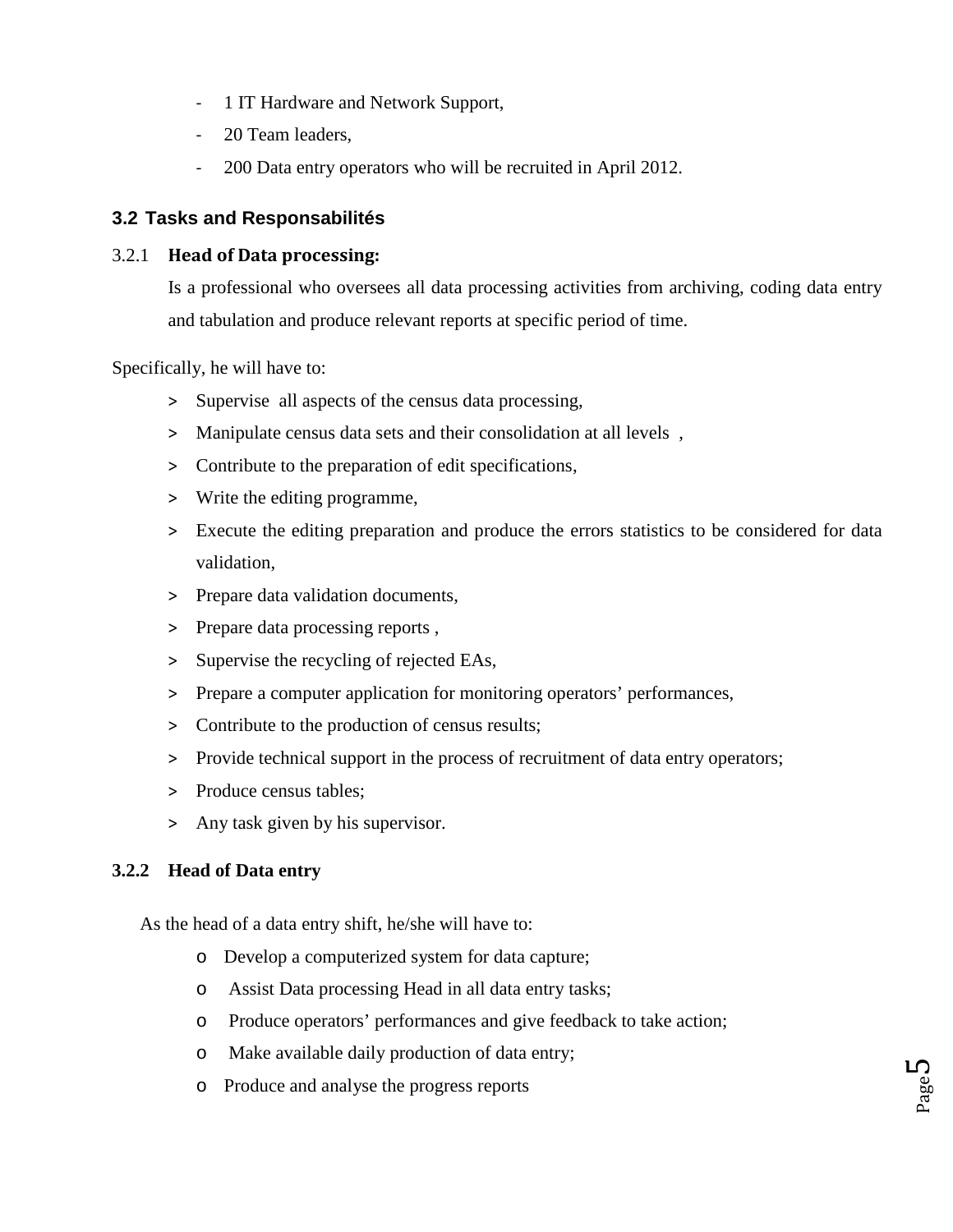- o Maintain Census data files at all levels(EAs level to upper-level);
- o Prepare tables formats (Tabulation);
- o Back up various data files;
- o Develop a data entry manuals ( Operators and team leaders);
- o Any task given by the supervisor;

#### **3.2.3 Data entry Team Leader:**

Is a member of data entry shift who leads a group of 10 data entry operators and is a bridge between data entry operators and head of archiving.

He/ She will be responsible to:

- > Distribute tasks and EAs to the data entry operators;
- > Provide technical assistance to operators;
- > Produce daily reports;
- > Control discipline in the data entry room
- > Any task given by his/her supervisor;

#### **3.2.4 IT Hardware and Network Support:**

Is a computer technician who will support to solve problem related to LAN, Software and hardware troubleshooting.

He/she will be responsible for the following:

- > The Local Area Network(LAN), installation and maintenance;
- > Maintenance of data entry computers and their accessories;
- > Security of data files on the server;
- > Security of workstations and protect them against virus;
- > To provide codes to data entry operators;
- > To give access rights to staff;
- > To install data entry application on the network and workstations;
- > To install servers and make sure that all workstations are networked;

Page 6

> Any task given by his/her supervisor.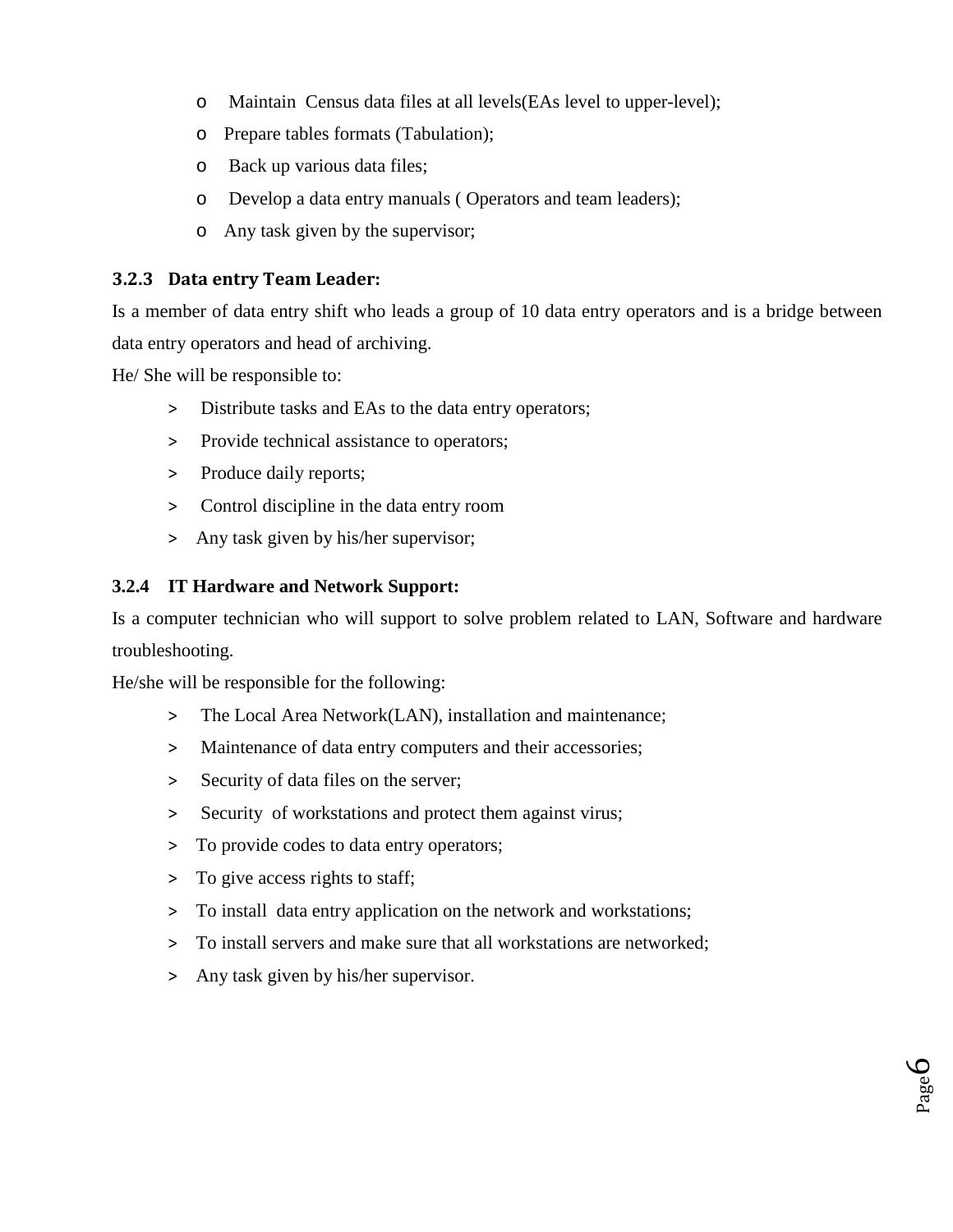#### **3.2.5 Data Entry Operators:**

People who are the keyers, who will regularly enter data from questionnaires to the computers.

He/she will be responsible for the following:

- > To perform keyboard data entry and generates data sets for each EA.
- > To report to Data Entry Team Leader.
- > Return questionnaires to the team leader ;
- > To observe order and discipline in the data entry room;
- > Any other task assigned by the supervisor.

#### **4. Data Capture and Back up:**

Census and Survey Processing System (CsPro) will be used as data capture software.

All workstations will be networked in such way that all entered data are kept in the server automatically. Two external hard disks will also be used to back up data and will be done on daily basis by head of data entry.

#### **5. Operators' performances:**

Performance is an indicator calculated from .Log file that automatically generated during data entry and includes a number of variables such as Operator ID, start time, end time, keystrokes, bad keystrokes …etc. A Microsoft excel application will be developed so as to produce summary reports on operators' productivity and efficiency. Such reports produced weekly or monthly will help to identify the best operators.

However, operators who will show inefficiency during data entry activity, adequate measures will be taken against him/her as soon as possible.

#### **6. DATA ENTRY APPLICATION**

The data entry application is designed using CSPro (Census and Survey Processing) which is a software package for editing, tabulating, and disseminating data from censuses and other surveys. It was designed by the United States Census Bureau, Macro International and Serpro.

Page  $\overline{\phantom{0}}$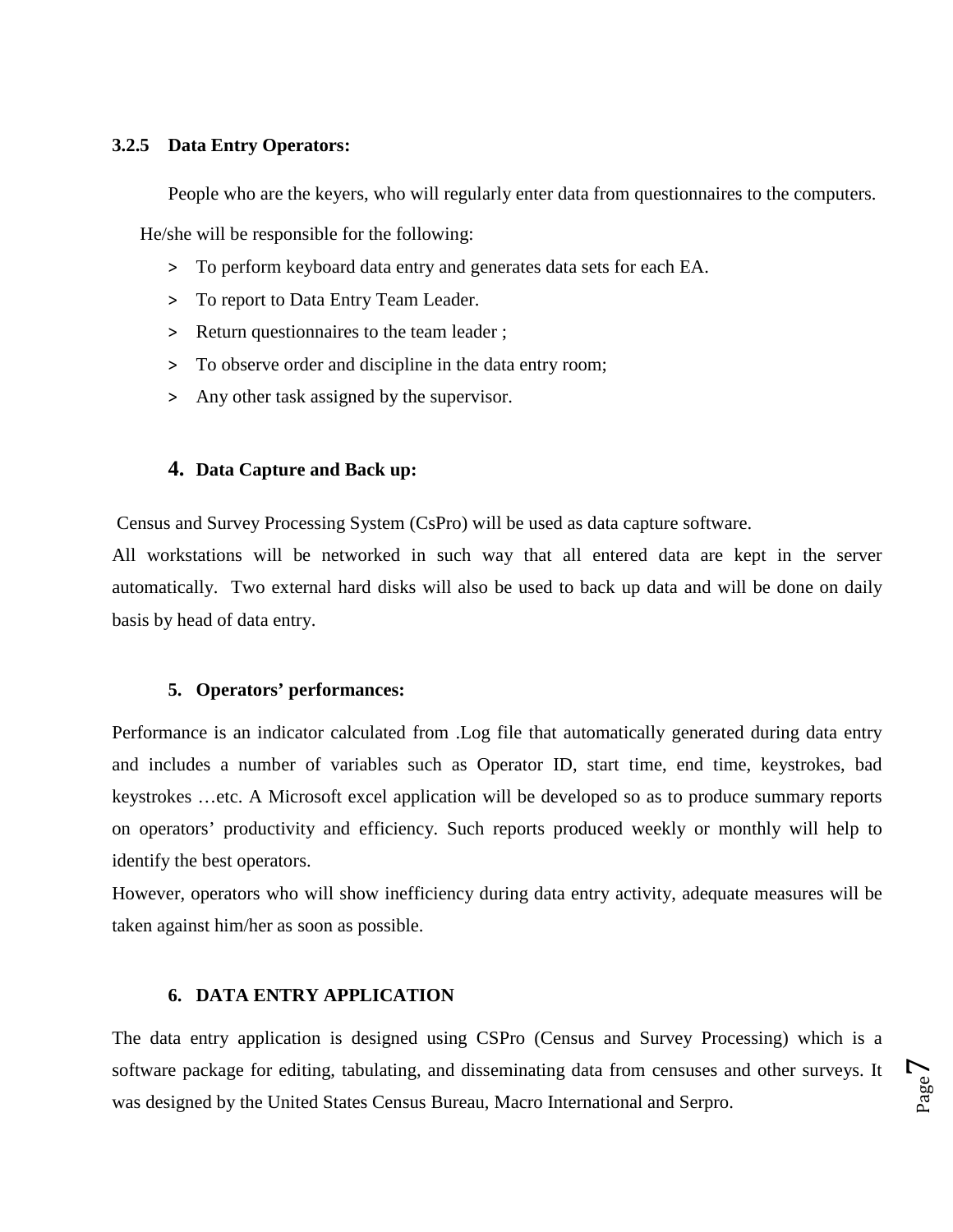The questionnaire will be keyed by EA and one EA will be assigned to one Data Entry Clerk. The data of EA will be saved in one file in the hard disk of the computer.

## **6.1 Getting started**

Each data entry clerk has to be identified by "User name" with a "password". Before staring a session of data entry, the Team leader has to give the EA questionnaires to each Data entry clerk.

To start entering data double click on this Icon.



This screen will appear and you have to choose the file



## **Opening of data entry application**

This bring us to this screen which will help you to rename the file name of EA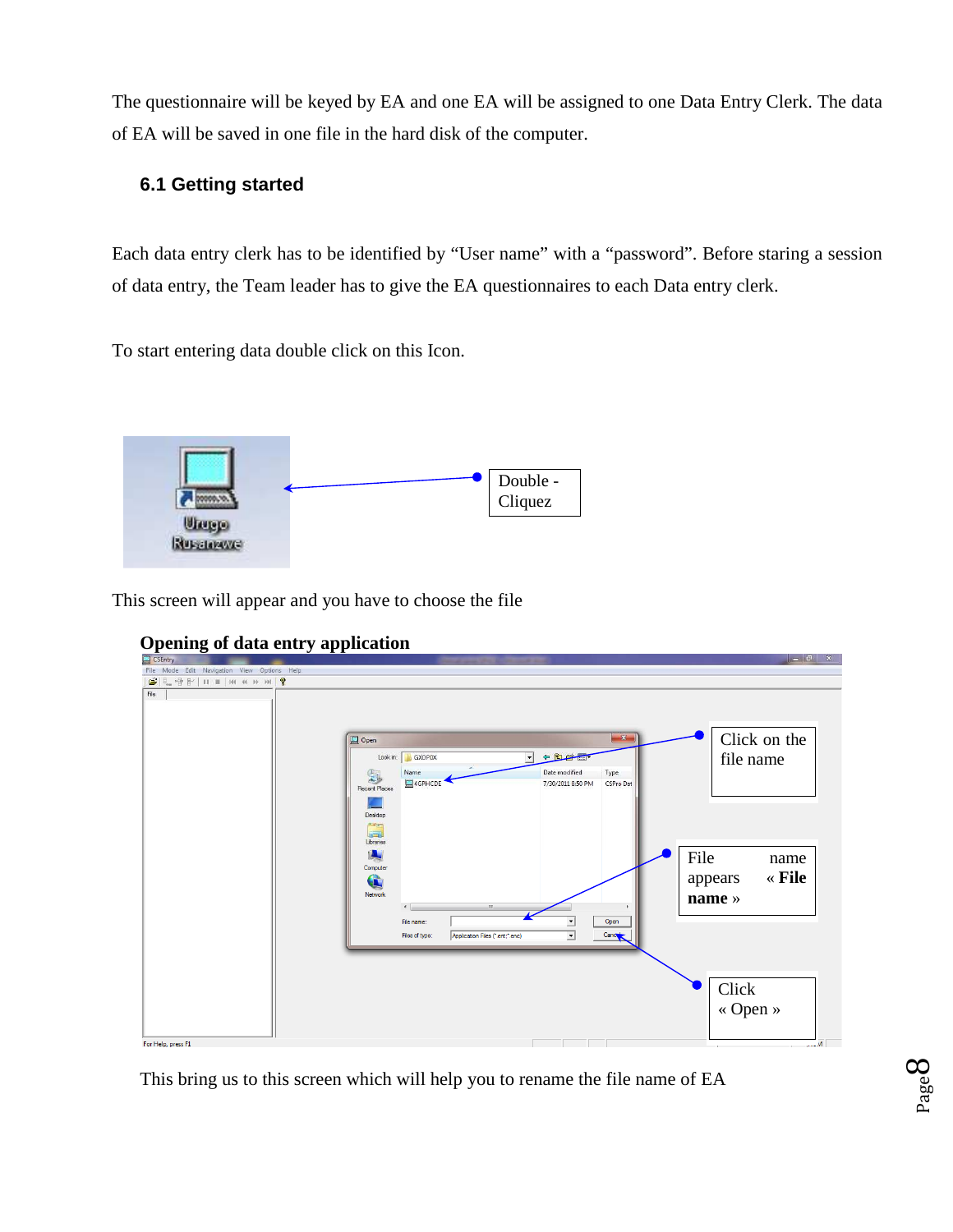Then you will have to enter your Operator id

#### **Enter your operator ID**

| $\Box$ CSEntry                              |                     |            |
|---------------------------------------------|---------------------|------------|
| File Mode Edit Navigation View Options Help |                     |            |
|                                             |                     |            |
| $_{\rm{File}}$                              | Operator ID<br>$0K$ |            |
| For Help, press F1                          |                     | <b>NUM</b> |

After entering you operator ID this identification screen will appear

|  |  |  | <b>Screen of household localization</b> |
|--|--|--|-----------------------------------------|
|--|--|--|-----------------------------------------|

| $\rightarrow$ CSENTY - (April File = 40PHCDE.ent , Data File = EAZ301010101 ) |                                                                                                                                                                                                                                                                                                                                                                                                                                                                                                     |                                                                                                      |
|-------------------------------------------------------------------------------|-----------------------------------------------------------------------------------------------------------------------------------------------------------------------------------------------------------------------------------------------------------------------------------------------------------------------------------------------------------------------------------------------------------------------------------------------------------------------------------------------------|------------------------------------------------------------------------------------------------------|
|                                                                               |                                                                                                                                                                                                                                                                                                                                                                                                                                                                                                     |                                                                                                      |
|                                                                               |                                                                                                                                                                                                                                                                                                                                                                                                                                                                                                     |                                                                                                      |
| File Mode Edit Navigation View Options Help<br><b>BETHING HAR</b><br>File     | <b>REPUBULIKA Y'U RWANDA</b><br><b>KOMISIYO Y'IGIHUGU</b><br><b>MINISITERI Y'IMARI</b><br><b>ISHINZWE IBARURA</b><br><b>N'IGENAMIGAMBI</b><br>IKIGO CY'IGIHUGU GISHINZWE IBARURISHAMIBARE MU RWANDA<br><b>IBARURA RUSANGE RYA KANE RY'ABATURAGE N'IMITURIRE</b><br>16 - 30 KANAMA 2012<br>Itegeko-nshinganwa: Iteka rya Perizida No. 02/01 of 28/02/2011<br>URUTONDE RW'IBIBAZWA MU IBARURA RUSANGE<br>(URUGO RUSANZWE)<br>I. IGIKA I. AHO URUGO RUHEREREYE N'IBIRURANGA                            |                                                                                                      |
|                                                                               |                                                                                                                                                                                                                                                                                                                                                                                                                                                                                                     |                                                                                                      |
| For Help, press F1<br>ти ·                                                    | <b>ADD</b><br>$\mathbf{1} \quad \mathbf{1} \quad \mathbf{1} \quad \mathbf{1} \quad \mathbf{1} \quad \mathbf{1} \quad \mathbf{1} \quad \mathbf{1} \quad \mathbf{1} \quad \mathbf{1} \quad \mathbf{1} \quad \mathbf{1} \quad \mathbf{1} \quad \mathbf{1} \quad \mathbf{1} \quad \mathbf{1} \quad \mathbf{1} \quad \mathbf{1} \quad \mathbf{1} \quad \mathbf{1} \quad \mathbf{1} \quad \mathbf{1} \quad \mathbf{1} \quad \mathbf{1} \quad \mathbf{1} \quad \mathbf{1} \quad \mathbf{1} \quad \mathbf{$ | $Field = L01$<br>Occurrence 1 of 1<br><b>NUM</b><br>$\cdot$ 11 T $\alpha$ 1<br>$C \nightharpoonup A$ |

This screen helps us to enter information on identification and localization of EA, variables L01 to L07 are keyed once, but other variables L08 to L09 have to be keyed for each case in the EA.

After that you have entered the identification of EA, the Team Leader has to verify, valid and give you the permission to start.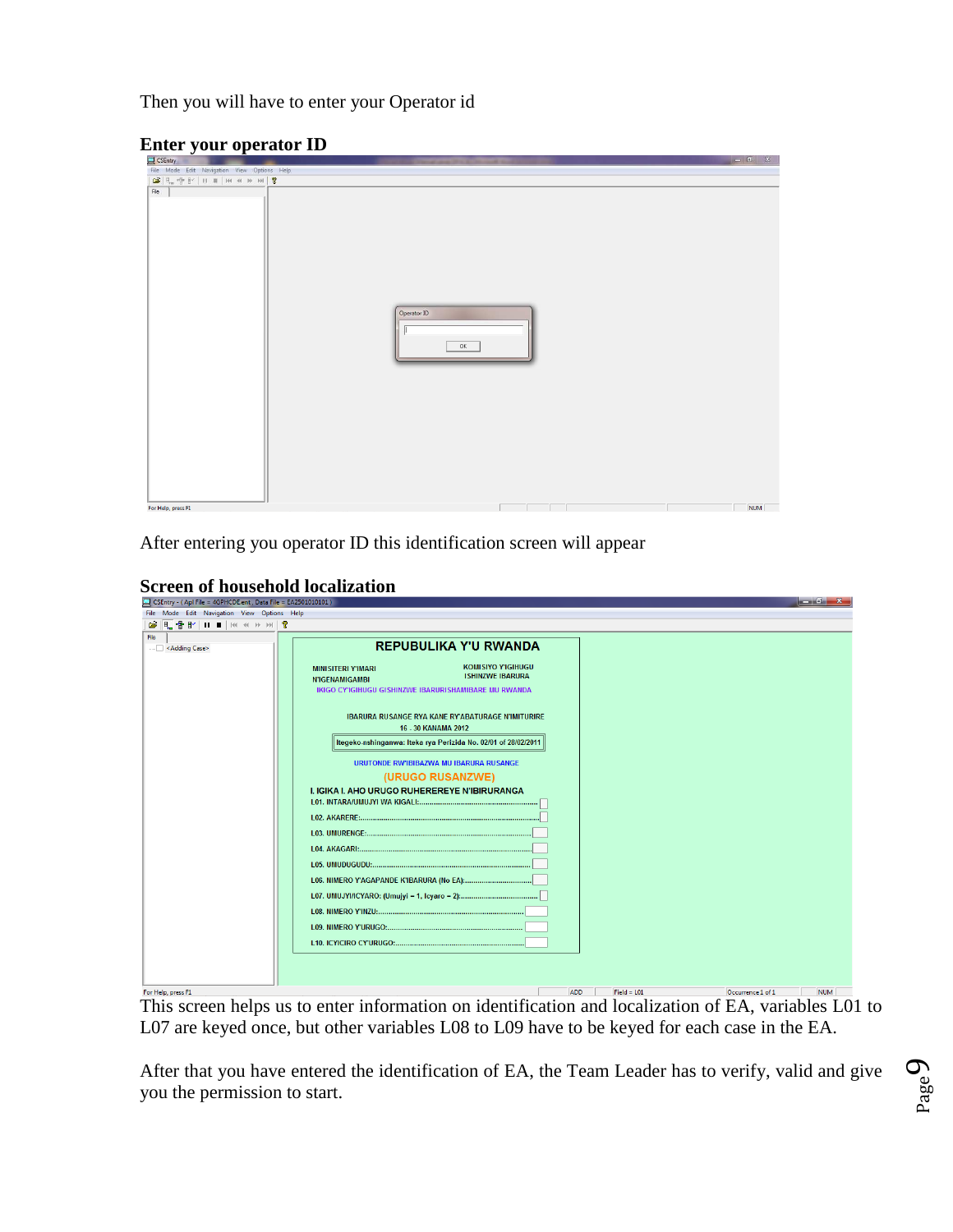NB. You don't have to enter the code of type of household; the code of 100 is given automatically by the application when it is a private household questionnaire.

| CSEntry - (Apl File = 4GPHCDE.ent, Data File = EA2501010101) |                                                                   |                                                                                                                                                                                                                         |                                                                                 |                                 |
|--------------------------------------------------------------|-------------------------------------------------------------------|-------------------------------------------------------------------------------------------------------------------------------------------------------------------------------------------------------------------------|---------------------------------------------------------------------------------|---------------------------------|
| File Mode Edit Navigation View Options Help                  |                                                                   |                                                                                                                                                                                                                         |                                                                                 |                                 |
|                                                              |                                                                   |                                                                                                                                                                                                                         |                                                                                 |                                 |
| File                                                         |                                                                   |                                                                                                                                                                                                                         |                                                                                 |                                 |
| - < Adding Case>                                             |                                                                   | <b>IGIKA P - IMITERERE YA BURI MUNTU URI MU RUGO</b>                                                                                                                                                                    |                                                                                 |                                 |
|                                                              | <b>ABATUYE MU RUGO BOSE</b>                                       | <b>ABAFITE MUNSI Y'IMYAKA</b><br><b>18 Y'AMAVUKO</b>                                                                                                                                                                    | P24. Yaba yarashakaga akazi?                                                    |                                 |
|                                                              | P01. Nimero y'ubarurwa<br>P02. Isano na nyir'urugo                | P14. Kubaho kw'ababyeyi n'aho batuye<br>Nyina aracyahari?                                                                                                                                                               | <b>ABATUYE MU RUGO BAKORA CYANGWA</b><br><b>BIGEZE GUKORA</b>                   |                                 |
|                                                              | P03. Igitsina                                                     | Nyina atuye muri uru rugo?                                                                                                                                                                                              | P25. Umurimo w'ingenzi                                                          |                                 |
|                                                              | P04. Imyaka                                                       | Se aracyahari?<br>Se atuve muri uru rugo?                                                                                                                                                                               | P26. Uburyo uwo murimo yawukoraga<br>P27. Ishami ry'umurimo                     |                                 |
|                                                              | P05. Ukwezi<br><b>Umwaka</b><br>P06. Asanzwe atuye muri uru rugo? | P15. Yandikishije mu irangamimerere?                                                                                                                                                                                    | P28. Urwego rw'umurimo                                                          |                                 |
|                                                              | <b>ABASANZWE BATUYE MU RUGO</b>                                   | <b>ABATUYE MU RUGO BAFITE NIBURA</b><br><b>IMYAKA 3 Y'AMAVUKO</b>                                                                                                                                                       | <b>ABATUYE MU RUGO BAFITE NIBURA</b><br><b>IMYAKA 12 Y'AMAVUKO</b>              |                                 |
|                                                              | P07. Yavukiye he?<br>P08. Ubwenegihugu                            | P16. Azi gusoma no kwandika?<br>P17. Yaba yarageze mu Ishuri?<br>P18. Icylciro cy'amashuri yize ni imyaka<br>Imyaka yatsinze<br><b>lcyiciro</b><br>P19. Impamya-bushobozi afite<br><b>ABATUYE MU RUGO BAFITE NIBURE</b> | P29. Irangamimerere<br>P30. Yaba yarashatse kangahe?                            |                                 |
|                                                              | Rwanda gusa<br>Ubwa kabiri/Amahanga                               |                                                                                                                                                                                                                         | Niba ari Gabo, umubare w'abaqore afite<br>Niba ari Gore, ni umugore wa kangahe? |                                 |
|                                                              | P09. Idini ni irihe?                                              |                                                                                                                                                                                                                         | P31. Yashatse afite imyaka inqahe?<br><b>ABATURAGE MU RUGO B'ABAGORE BAFITE</b> |                                 |
|                                                              | P10. Aho yaratuye mbere                                           |                                                                                                                                                                                                                         | NIBURA IMYAKA 12 Y'AMAVUKO<br>P32. Abana yabyaye ari bazima                     |                                 |
|                                                              | P11. Igihe amaze ahatuye                                          | <b>IMYAKA 5 Y'AMAVUKO</b>                                                                                                                                                                                               | Gore<br>Gabo                                                                    |                                 |
|                                                              | P12. Afite ubumuga? Yabutewe n'iki?                               | P20. Yaba yarakoze nibura isaha 1?<br>P21. Kuki atakoze mu minsi 7?                                                                                                                                                     | P33. Abakiriho ni bangahe?<br>Gore<br>Gabo                                      |                                 |
|                                                              | D1 C1 D2 C2 D3 C3 D4 C4 D5 C5                                     | P22. Imirimo yakoze                                                                                                                                                                                                     | P34. Abana yabyaye ari bazima mu mezi 12<br>Gore<br>Gabo                        |                                 |
|                                                              | 13. Afite ubuhe bwishingizi?                                      | P23. Yaba yiteguye gukora?                                                                                                                                                                                              | P35. Abakiriho ni bangahe?<br>Gabo<br>Gore                                      |                                 |
|                                                              |                                                                   |                                                                                                                                                                                                                         |                                                                                 |                                 |
| For Help, press F1                                           |                                                                   |                                                                                                                                                                                                                         | ADD<br>$Field = PO1$                                                            | Occurrence 1 of 1<br><b>NUM</b> |

**Screen for entering the individual characteristics** 

This screen contains information about the individual characteristics in the household; you have to enter all persons in the household before you get out of this screen. Click on your keyboard **" Ctrl**   $+ /$  <sup>66</sup>

#### **Screen for Housing Record**

| CSEntry - (Apl File = 4GPHCDE.ent, Data File = EA2501010101) |                                   |                                          |                                                       |                   | $-0$ X     |
|--------------------------------------------------------------|-----------------------------------|------------------------------------------|-------------------------------------------------------|-------------------|------------|
| File Mode Edit Navigation View Options Help                  |                                   |                                          |                                                       |                   |            |
|                                                              |                                   |                                          |                                                       |                   |            |
| File                                                         |                                   |                                          |                                                       |                   |            |
| - Adding Case>                                               | <b>HO1. IMITURIRE</b>             | H11. UBWOKO BW'UMUSARANI                 | H16. AHO BAMENA AMAZI MABI                            |                   |            |
|                                                              |                                   |                                          | H17 - H26. IBYO URUGO RUTUNZE                         |                   |            |
|                                                              | HO2. IMITERERE Y'INZU N'ABAYITUYE | <b>H12. UBURYO BUKORE SHWA MU</b>        | H17. Radiyo                                           |                   |            |
|                                                              |                                   | <b>KUBONESHA MU NZU</b>                  | H18. Televiziyo                                       |                   |            |
|                                                              | <b>H03. UBURYO INZU ITUWEMO</b>   |                                          | H19. Telefoni isanzwe                                 |                   |            |
|                                                              |                                   |                                          | H20. Telefoni igendanwa                               |                   |            |
|                                                              | <b>H04. IBISAKAYE INZU</b>        | <b>H13. UBURYO BUKORE SHWA MU GUTEKA</b> | H21. Firigo/Konjerateri                               |                   |            |
|                                                              |                                   |                                          | H22. Musasobwa                                        |                   |            |
|                                                              | <b>H05, IBYUBAT SE INKUTA</b>     | <b>H14, RONDEREZA</b>                    | H23. Interineti                                       |                   |            |
|                                                              |                                   |                                          | H24. Imodoka                                          |                   |            |
|                                                              | HO6. IBISHASHE HASI MU NZU        |                                          | H25. Ipikipiki                                        |                   |            |
|                                                              |                                   | H15, AHO BAMENA IBISHINGWE               | H26. Igare                                            |                   |            |
|                                                              | H07. UMUBARE W'IBYUMBA            |                                          | H27 - H34. Amatungo urugo rufite                      |                   |            |
|                                                              |                                   |                                          | H27. Inka                                             |                   |            |
|                                                              | H08. UMUBARE W'IBYUMBA BIRARWAMO  |                                          | H28. Ihene                                            |                   |            |
|                                                              |                                   |                                          | H29. Intama                                           |                   |            |
|                                                              | H09. UMUBARE W'ABARARA MU NZU     |                                          | H30. Inqurube                                         |                   |            |
|                                                              |                                   |                                          | H31. Inkwavu                                          |                   |            |
|                                                              | H10. AHO AMAZI AKORESHWA AVA      |                                          | H32. Inkoko                                           |                   |            |
|                                                              |                                   |                                          | H33. Ibindi binyamababa                               |                   |            |
|                                                              |                                   |                                          | H34. Umuntu wakoze ubuhinzi<br>cq watishije isambu ye |                   |            |
|                                                              |                                   |                                          |                                                       |                   |            |
| For Help, press F1                                           |                                   |                                          | ADD<br>$Field = H01$                                  | Occurrence 1 of 1 | <b>NUM</b> |

This screen contains information about housing characteristics in the household; you have to enter all information before you get out of this screen. Because this section has one record after entering the last variable, this below screen will appear.

$$
_{\rm Page}10
$$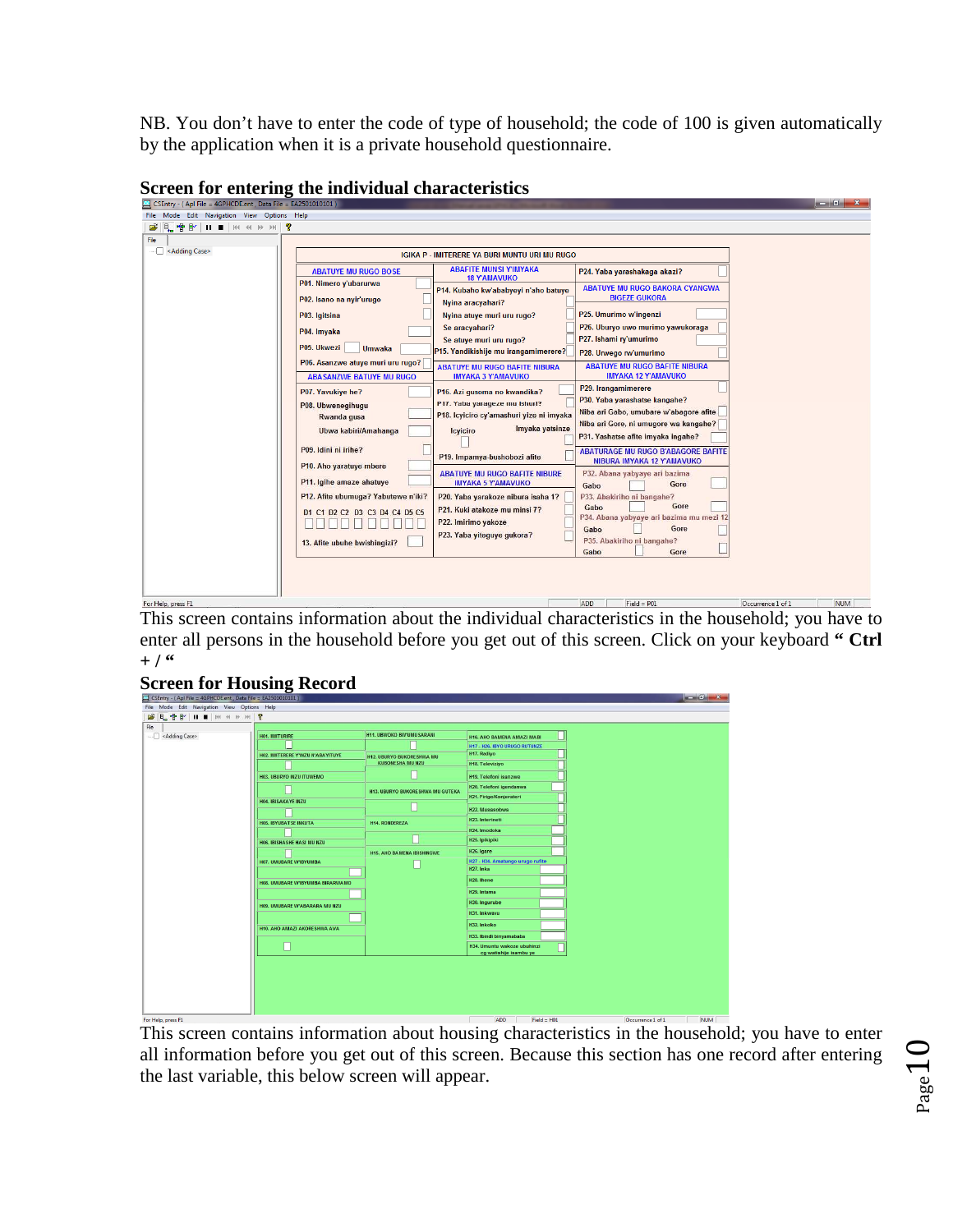## **Screen of Death information**

| CSEntry - (Apl File = 4GPHCDE.ent, Data File = EA2501010101) |                                                                                                                          |                                 |  |
|--------------------------------------------------------------|--------------------------------------------------------------------------------------------------------------------------|---------------------------------|--|
| File Mode Edit Navigation View Options Help                  |                                                                                                                          |                                 |  |
|                                                              |                                                                                                                          |                                 |  |
| ${\sf File}$                                                 |                                                                                                                          |                                 |  |
| - < Adding Case>                                             | <b>IGIKA M: ABAPFUYE</b>                                                                                                 |                                 |  |
|                                                              | M1 - Muri uru rugo, haba hari abantu bitabye Imana mu mezi 12 ashize (15/08/2010 - 15/08/2011)?                          |                                 |  |
|                                                              |                                                                                                                          |                                 |  |
|                                                              | M2 - Vuga igitsina n'imyaka by'uwitabye Imana mu mezi 12 ashize.                                                         |                                 |  |
|                                                              | Yapfuye yari Yapfuye yapfuye mu byumweru 6<br>Rwatewe<br>No Igitsina Imyaka n'impanuka atwite<br>abyara nyuma yo gutwita |                                 |  |
|                                                              |                                                                                                                          |                                 |  |
|                                                              | г                                                                                                                        |                                 |  |
|                                                              |                                                                                                                          |                                 |  |
|                                                              | С<br>4                                                                                                                   |                                 |  |
|                                                              | С<br>5 <sup>1</sup>                                                                                                      |                                 |  |
|                                                              | П<br>$\vert 6 \vert$                                                                                                     |                                 |  |
|                                                              |                                                                                                                          |                                 |  |
|                                                              |                                                                                                                          |                                 |  |
|                                                              |                                                                                                                          |                                 |  |
|                                                              |                                                                                                                          |                                 |  |
|                                                              |                                                                                                                          |                                 |  |
|                                                              |                                                                                                                          |                                 |  |
|                                                              |                                                                                                                          |                                 |  |
|                                                              |                                                                                                                          |                                 |  |
|                                                              |                                                                                                                          |                                 |  |
|                                                              |                                                                                                                          |                                 |  |
|                                                              |                                                                                                                          |                                 |  |
|                                                              |                                                                                                                          |                                 |  |
| For Help, press F1                                           | ADD<br>$Field = H35$                                                                                                     | <b>NUM</b><br>Occurrence 1 of 1 |  |

At the end of this questionnaire, you will have this window to exit the questionnaire.

| File Mode Edit Navigation View Options Help |                                                                                                                                                                                                                                                                                                                                                                                                                                                                       |
|---------------------------------------------|-----------------------------------------------------------------------------------------------------------------------------------------------------------------------------------------------------------------------------------------------------------------------------------------------------------------------------------------------------------------------------------------------------------------------------------------------------------------------|
|                                             |                                                                                                                                                                                                                                                                                                                                                                                                                                                                       |
| File                                        |                                                                                                                                                                                                                                                                                                                                                                                                                                                                       |
| - < Adding Case>                            | <b>IGIKA M: ABAPFUYE</b><br>M1 - Muri uru rugo, haba hari abantu bitabye Imana mu mezi 12 ashize (15/08/2010 - 15/08/2011)?<br> 2 <br>M2 - Vuga igitsina n'imyaka by'uwitabye Imana mu mezi 12 ashize.<br>Rwatewe<br>Yapfuye yari Yapfuye yapfuye mu byumweru 6<br>No Igitsina Imyaka n'impanuka atwite<br>abyara nyuma yo gutwita<br><b>COL</b><br>D.<br>$\sqrt{2}$<br>2<br>CSPro 4.1 Data Entry<br>$\sim$<br>3<br>2<br>Accept this 'QUEST/Questionnaire' case?<br>5 |
|                                             | $\overline{6}\overline{1}$<br>Yes<br>$\underline{\sf No}$                                                                                                                                                                                                                                                                                                                                                                                                             |
| For Help, press F1                          | ADD<br><b>NUM</b><br>$Field = H35$<br>Occurrence 1 of 1                                                                                                                                                                                                                                                                                                                                                                                                               |
|                                             | $(45.7 - 9)$ for $-11.1 - 11$ and $-11.1 - 11$<br>$\bullet$                                                                                                                                                                                                                                                                                                                                                                                                           |

Click **"Yes"** for validation of the questionnaire **Continuation of unfinished EA** 

If you want to continue the unfinished EA



 $-1$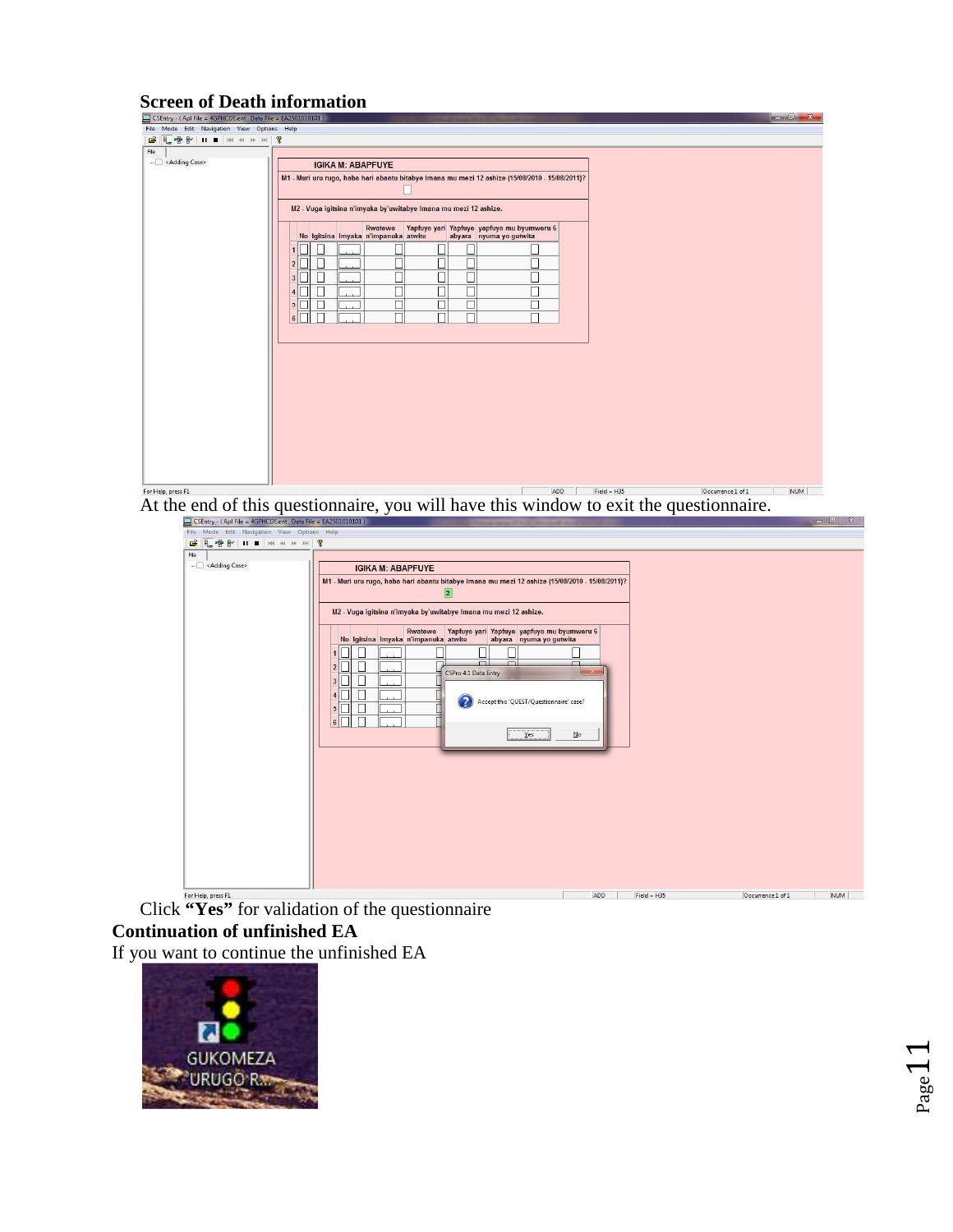#### **7. DATA ENTRY RULES AND ADVICE**

### **7.1 RULES**

Article 1: It is strictly prohibited to use Flash disk and CD in personal computer and it is prohibited to make any copy of data to any removable disk.

**Article 2:** Whoever is absent and doesn't report himself to work has to justify himself to his supervisor.

**Article 3:** The data entry clerks will be punished on their discipline and their behavior in general. It is strictly forbidden:

- To chat in the data entry room;
- **-** To delay to work;
- **-** Not to attend without permission;
- To turn on and listen to a radio during working hours;
- To use the phones to call in the Data entry hall;

**Article 4:** Going out frequently during the working hours of the data entry will be punished. You should not receive any visitors during the working hours except in case it is very important.

**Article 5:** Each of you is responsible for the computer which he/she is using. You are responsible for the cleanliness of the room.

**Article 6:** Five minutes after the starting time of the work, the team leader will start to raise the names of latecomers. Latecomers will be strictly controlled and will lead to sanctions provided in Article 3.

**Article 7:** Automatic capture of statistics will be established at the end of each week. Any Data entry clerk that doesn't meet standards target established by the NISR can simply be fired.

 $_{\rm Page}12$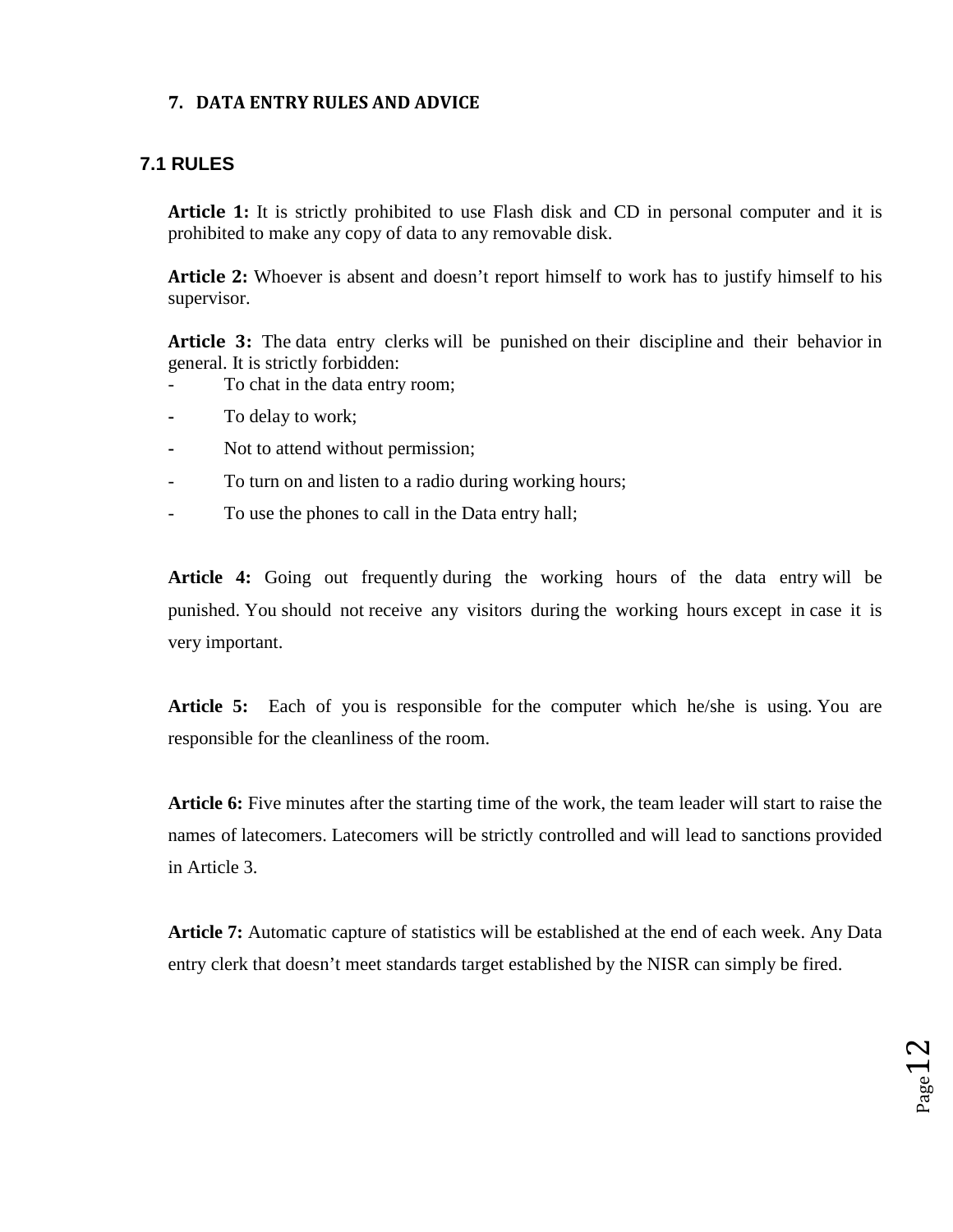#### **7.2 ADVICE**

1. You must wait until the Team Leader gives you the batch questionnaire (EA).

2. Only the Team leader has the rights of creating the EA data file.

- 3. In case of error in your questionnaire, call your Team leader for help.
- 4. In case of computer failure, don't touch anything, call for your Team Leader.

5. You are responsible of the EA questionnaires given to you. Please put them in order after entering data.

#### **8. USUAL FUNCTION KEYS**

#### **Shortcuts specific to Data Entry**

| <b>Shortcut Key</b> | <b>Description</b>                                     |
|---------------------|--------------------------------------------------------|
| <b>Del</b>          | Delete currently selected item(s).                     |
| $Ctrl + Del$        | Delete the currently displayed form.                   |
| $Ctrl + A$          | Add form to current level.                             |
| $Ctrl + G$          | Generate a set of forms based on the                   |
|                     | dictionary.                                            |
| $Ctrl + K$          | Compile application code.                              |
| $Ctrl + L$          | View currently-selected procedure.                     |
| $Ctrl + M$          | View currently-selected form.                          |
| $Ctrl + Q$          | View currently-selected CAPI question.                 |
| $Ctrl + R$          | Run the data entry application.                        |
| F3                  | Find the next occurrence of specified                  |
|                     | text.                                                  |
| <b>Up Arrow</b>     | Move up one line.                                      |
| <b>Down Arrow</b>   | Move down one line.                                    |
|                     | <b>Shift + Up Arrow</b> Scroll up, multi-selects rows. |
| <b>Shift</b><br>$+$ | Down Scroll down, multi-selects rows.                  |
| <b>Arrow</b>        |                                                        |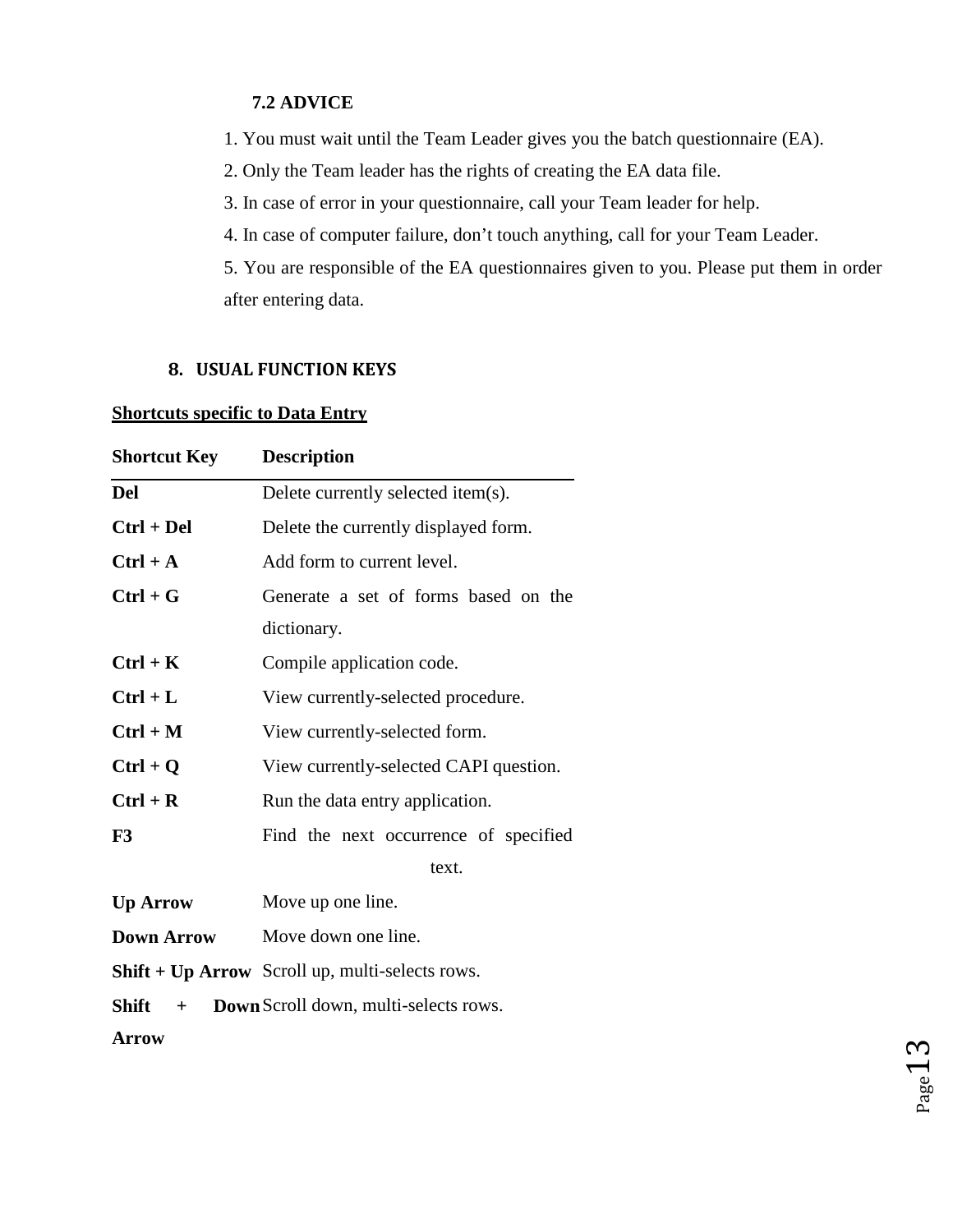| Page Up          | Scroll up one screen (if possible).                        |
|------------------|------------------------------------------------------------|
| <b>Page Down</b> | Scroll down one screen (if possible).                      |
| Shift+Page Up    | Scroll up, multi-selecting pages.                          |
|                  | <b>Shift+Page Down</b> Scroll down, multi-selecting pages. |

| Home              | Scroll to the beginning of line.        |
|-------------------|-----------------------------------------|
| End               | Scroll to the end of line.              |
| <b>Shift+Home</b> | Select text from cursor to beginning of |
|                   | line.                                   |
| Shift+End         | Select text from cursor to end of line. |
| Ctrl+Home         | Scroll to the first line of code.       |
| $Ctrl+End$        | Scroll to the last line of code.        |

## **CAPI Options**

## **Shortcut Key Description**

| $Ctrl + B$              | Bold text.     |
|-------------------------|----------------|
| $Ctrl + I$ Italic text. |                |
| $Ctrl + U$              | Underline text |
|                         |                |

 $\overline{\phantom{0}}$ 

## **Shortcuts common throughout CSPro**

## **Shortcut Key Description**

| $Ctrl + C$ | Copy the selection and put it on the Clipboard. |
|------------|-------------------------------------------------|
| $Ctrl + F$ | Find specified text.                            |
| $Ctrl + H$ | Replace the specified text with different text. |
| $Ctrl + J$ | View full screen.                               |
| $Ctrl + N$ | Create a new document.                          |

$$
_{\rm Page}14
$$